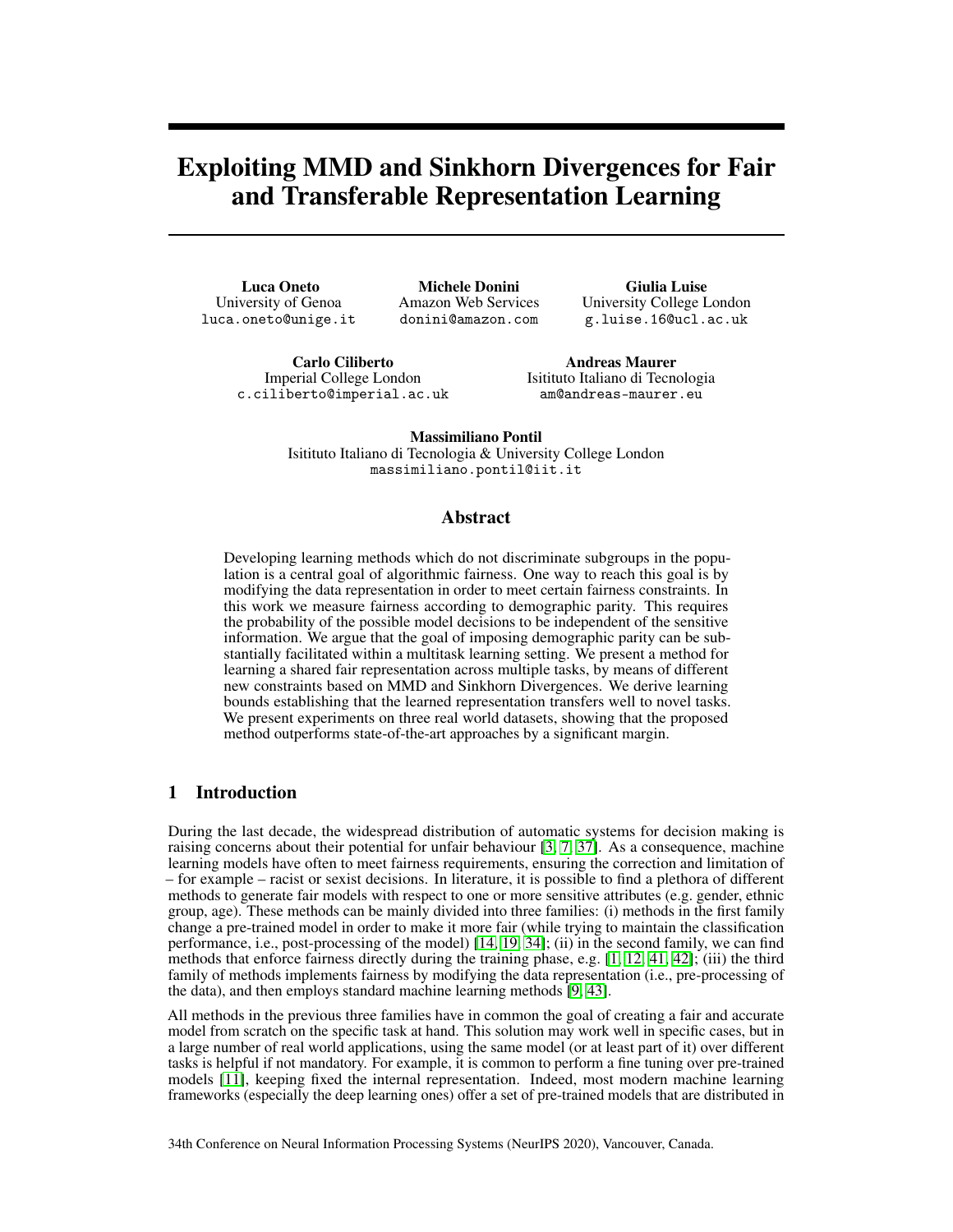so-called model zoos<sup>[1](#page-1-0)</sup>. Unfortunately, fine tuning pre-trained models on novel previously unseen tasks could lead to an unexpected unfairness behaviour, even starting from an apparently fair model for previous tasks (e.g. discriminatory transfer [\[24\]](#page-9-4) or negative legacy [\[22\]](#page-9-5)), due to missing generalization guarantees concerning the fairness property of the model over new tasks.

In order to overcome the above problem, in this paper we follow the framework of multitask learning. We aim to leverage task similarities to learn a fair representation that provably generalizes well to unseen tasks. By this we mean that when the representation is used to learn novel tasks, it is guaranteed to learn a model that has both a small error and meets the fairness requirements. We measure fairness according to demographic parity [\[8\]](#page-8-6) (for an extended analysis of different fairness definitions see [\[39,](#page-10-3) [42\]](#page-10-1)). It requires the probability of possible model decisions to be independent of the sensitive information. We argue that multitask methods are well suited to learn a shared fair representation according to demographic parity. The fairness of the representation is enforced by imposing the distributions of the different subgroups to be close with respect to three different distances, respectively between their: (i) average value (AVG) [\[32\]](#page-9-6), (ii) Maximum Mean Discrepancy (MMD) [\[35,](#page-9-7) [38\]](#page-9-8), and (iii) Sinkhorn Divergences (SNK) [\[10\]](#page-8-7).

Contributions. We propose a method for learning a shared fair representation across the multiple tasks, by incorporating novel constraints based on MMD and Sinkhorn Divergences on the representation. We show empirically and theoretically that the representation learned by the method transfers well to novel tasks in the sense that whenever the empirical unfairness is small on the training tasks then the unfairness on a future task will likely be small as well. An important implication of our results is that the learned representation can be used *as is* to learn models for new unseen tasks, that are provably fair, without the need of imposing any further fairness constraint on the model.

Organization. The paper is organized as follows. In Section [2,](#page-1-1) we discuss previous related work aimed at learning fair representations. In Section [3,](#page-2-0) we introduce the proposed method. In Section [4,](#page-3-0) we study the generalization properties of our method. In Section  $\bar{5}$ , we experimentally compare the proposed method against different baselines and state-of-the-art approaches on three real world datasets. Finally, in Section [6](#page-7-0) we discuss directions of future research.

## <span id="page-1-1"></span>2 Related work

In this work – and more generally in the current literature  $[6, 13, 21, 25, 26, 30, 31, 40, 43]$  $[6, 13, 21, 25, 26, 30, 31, 40, 43]$  $[6, 13, 21, 25, 26, 30, 31, 40, 43]$  $[6, 13, 21, 25, 26, 30, 31, 40, 43]$  $[6, 13, 21, 25, 26, 30, 31, 40, 43]$  $[6, 13, 21, 25, 26, 30, 31, 40, 43]$  $[6, 13, 21, 25, 26, 30, 31, 40, 43]$  $[6, 13, 21, 25, 26, 30, 31, 40, 43]$  $[6, 13, 21, 25, 26, 30, 31, 40, 43]$  $[6, 13, 21, 25, 26, 30, 31, 40, 43]$  $[6, 13, 21, 25, 26, 30, 31, 40, 43]$  $[6, 13, 21, 25, 26, 30, 31, 40, 43]$  $[6, 13, 21, 25, 26, 30, 31, 40, 43]$  $[6, 13, 21, 25, 26, 30, 31, 40, 43]$  $[6, 13, 21, 25, 26, 30, 31, 40, 43]$  $[6, 13, 21, 25, 26, 30, 31, 40, 43]$  $[6, 13, 21, 25, 26, 30, 31, 40, 43]$  – with fair representation we refer to the concept of learning a function mapping the raw input into a set of features that do not discriminate subgroups in the data, in the sense that the transformed input is conditionally independent of subgroup membership. This approach is different from most commonly used approaches [\[12,](#page-8-3) [19,](#page-9-2) [41\]](#page-10-0), in which the focus is to solve a task (or a set of tasks) without discriminating subgroups in the data, regardless of the fairness of the representation itself. In the previously mentioned papers, a fair model is learned directly from the raw data, without performing any explicit representation extraction.

In particular, in [\[6,](#page-8-8) [13,](#page-8-9) [25,](#page-9-10) [26,](#page-9-11) [30,](#page-9-12) [31,](#page-9-13) [40\]](#page-10-4), the authors propose different neural networks (NN) architectures together with modified learning strategies able to learn a representation that obscures or removes the sensitive variable. In the general case, all these methods have an input, a target variable (i.e. the task at hand) and a binary sensitive variable. The objective is to learn a representation that: (i) preserves information about the input space; (ii) is useful for predicting the target; (iii) is approximately independent of the sensitive variable. In practice, these methods pursue the goal of making the generated model act randomly when the internal representation is exploited to predict the sensitive variable. In this sense, no actual constraint is directly imposed on the internal representation, but only on the output of the model.

A different direction is taken in [\[21\]](#page-9-9), where the authors show how to formulate the problem of counterfactual inference as a domain adaptation problem, and more specifically a covariate shift problem [\[36\]](#page-9-14). The authors derive two new families of representation algorithms for counterfactual inference. The first one is based on linear models and variable selection, and the other one on deep learning. The authors show that learning representations that encourage similarity (i.e., balance) between the treatment and control populations leads to better counterfactual inference; this is in contrast to many methods which attempt to create balance by re-weighting samples.

Finally, in [\[43\]](#page-10-2), the authors learn a representation of the data that is a probability distribution over clusters, where the cluster of a datapoint contains no-information about the sensitive variable, namely

<span id="page-1-0"></span><sup>&</sup>lt;sup>1</sup>See for example the Caffe Model Zoo: <github.com/BVLC/caffe/wiki/Model-Zoo>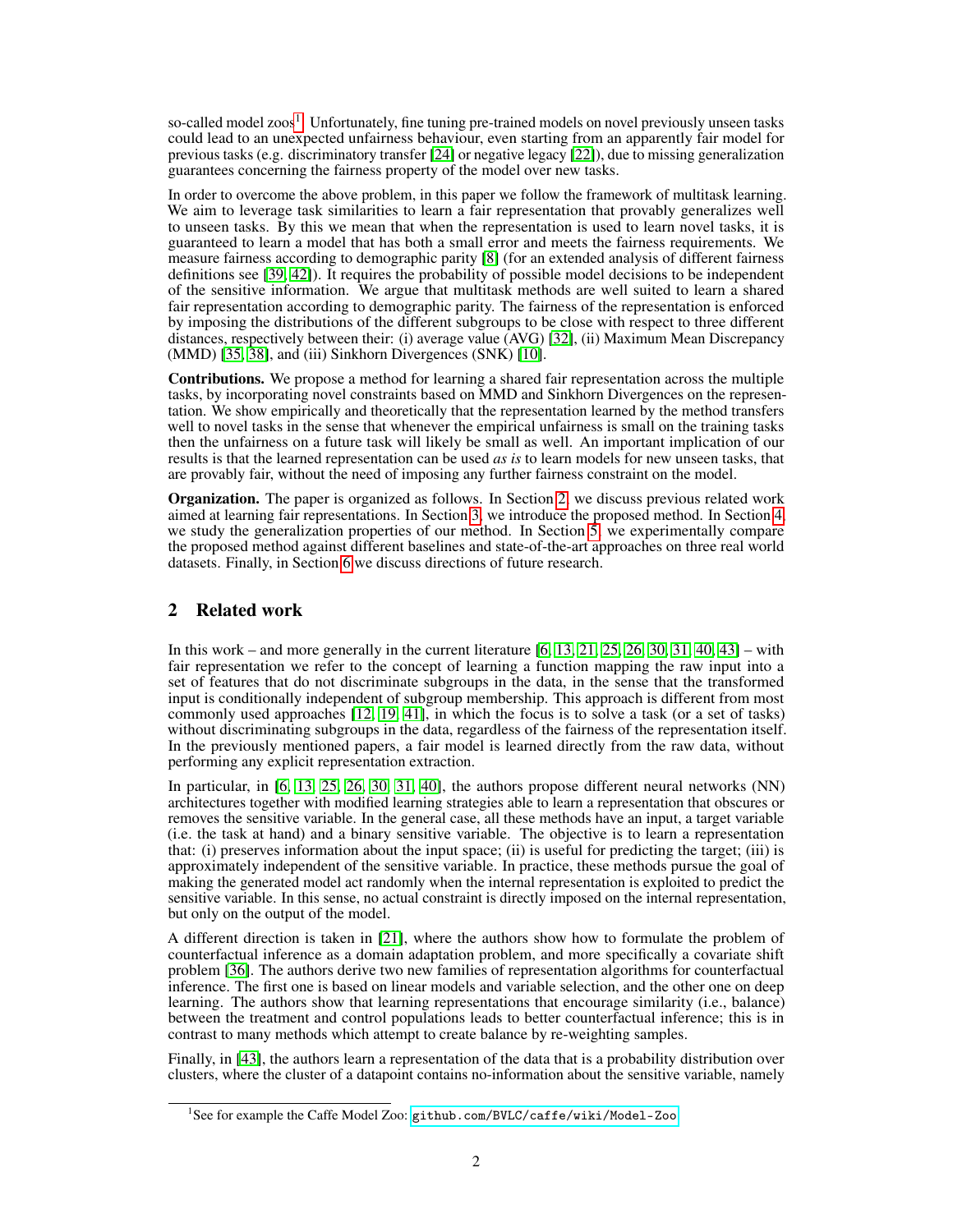fair clustering. In this sense, the clustering is learned to be fair and also discriminative for the prediction task at hand.

### <span id="page-2-0"></span>3 Method

In this section, we present our method to learn a shared fair representation within a general multitask learning setting. We consider  $T$  supervised learning tasks (i.e. binary classification or regression problems). Each task  $t \in \{1, ..., T\}$  is identified by a probability distribution  $\mu_t$  on  $\mathcal{X} \times \mathcal{S} \times \mathcal{Y}$ , where  $\mathcal{X} \subset \mathbb{R}^d$  is the set of non-sensitive input variables,  $\mathcal{S} = \{1, 2\}$  is the set of values of a binary sensitive variable<sup>[2](#page-2-1)</sup> and  $\mathcal Y$  is the output space, which is either  $\{-1, 1\}$  for binary classification or  $\mathcal{Y} \subset \mathbb{R}$  for regression. We let  $\mathcal{D}_t = (x_{t,i}, s_{t,i}, y_{t,i})_{i=1}^m \in (\mathcal{X} \times \mathcal{S} \times \mathcal{Y})^m$  be the training sequence for task t, which is sampled independently from  $\mu_t$ . For each  $s \in \{1,2\}$  we also let  $\mathbf{x}_t = (x_{t,i} : s_i = 1)$ and  $z_t = (x_{t,i} : s_i = 2)$  be the set of inputs in the first and second group, respectively. We consider compositional models with a shared representation, that is  $f_t(x) = g_t(h(x))$ , where for a prescribed positive integer r,

<span id="page-2-3"></span>
$$
h:\mathcal{X}\to\mathbb{R}^r
$$

is a representation function and the functions  $g_t : \mathbb{R}^r \to \mathcal{Y}$  are task specific<sup>[3](#page-2-2)</sup>.

We require the model to satisfy the demographic parity fairness constraint [\[16,](#page-9-15) [39\]](#page-10-3) *at the representation level.* That is, we demand that the conditional distribution of  $h(x)$  is the same across the two subgroups. Formally this means, for every measurable subset  $C \subset \mathbb{R}^r$ , and for every task  $t \in \{1, \ldots, T\}$ , that

$$
Prob(h(X) \in C | S = 1) = Prob(h(X) \in C | S = 2).
$$
\n(1)

Notice that if demographic parity is satisfied at the representation level  $-$  i.e., Eq. [\(1\)](#page-2-3) holds true  $$ then every model built from such representation will satisfy demographic parity as well, that is, the distribution of the predicted output is the same for each of the subgroups. In the next section we will show that, if the tasks are randomly observed, then demographic parity will also be satisfied on future tasks with high probability. In this sense our method can be interpreted as learning a fair transferable representation.

The constraint [\(1\)](#page-2-3) is difficult to handle, therefore we relax it by requiring that for every  $t \in \{1, \ldots, T\}$ , the corresponding distributions are close to each other according to a suitable metric on probability distributions  $d : \overline{\mathcal{P}}(\mathcal{X}) \times \mathcal{P}(\mathcal{X})$ , where  $\mathcal{P}(\mathcal{X})$  is the set of probability measures on X. We consider two well established metrics, maximum mean discrepancy (MMD) and Sinkhorn divergence.

Maximum mean discrepancy. Let  $K : \mathcal{X} \times \mathcal{X} \to \mathbb{R}$  be a positive definite kernel and let  $\Psi : \mathcal{X} \to \mathbb{R}$ H a corresponding feature map, that is, for every  $x, y \in \mathcal{X}$ , we have  $K(x, y) = \langle \Psi(x), \Psi(y) \rangle_{\mathbb{H}}$ , where H is a Hilbert space with inner product  $\langle \cdot, \cdot \rangle_{\mathbb{H}}$ . If  $P, Q \in \mathcal{P}(\mathcal{X})$ , their squared maximum mean discrepancy (MMD<sup>2</sup>) relative to the kernel K is defined as

<span id="page-2-5"></span>
$$
\text{MMD}^{2}(P,Q) = \left\| \mathbb{E}_{X \sim Q} \Psi\left(X\right) - \mathbb{E}_{X \sim Q} \Psi\left(X\right) \right\|_{\mathbb{H}}^{2}.
$$
 (2)

Moreover if  $\mathbf{x} = (x_i)_{i=1}^n$  and  $\mathbf{z} = (z_i)_{i=1}^m$  are two independent samples from P and Q, respectively, their MMD<sup>2</sup> is defined as the MMD<sup>2</sup> between the corresponding empirical distributions  $\hat{P} =$  $\frac{1}{n}\sum_{i=1}^n \delta(x_i - \cdot)$  and  $\hat{Q} = \frac{1}{m}\sum_{i=1}^m \delta(z_i - \cdot)$ . This (V-statistic) estimator has a bias of order  $\overline{O(1/\min(n,m)})$ . A slightly different unbiased estimator is given by<sup>[4](#page-2-4)</sup>

MMD<sup>2</sup>(
$$
\hat{P}
$$
,  $\hat{Q}$ ) =  $\frac{1}{n(n-1)} \sum_{i \neq j} K(x_i, x_j) + \frac{1}{m(m-1)} \sum_{i \neq j} K(z_i, z_j) - \frac{2}{nm} \sum_{i,j} K(x_i, z_j)$ . (3)

Our experiments below use this estimator.

<span id="page-2-1"></span> $2$ Our method naturally extends to multiple sensitive variables but to ease the presentation we consider only the binary case in the paper.

<span id="page-2-2"></span><sup>&</sup>lt;sup>3</sup>Depending on the application at hand, the representation may include also the sensitive feature in its functional form. In this case we just add two more components to  $x$ , representing the one-hot encoding of  $s$  and proceed with our analysis as in the paper. However, for simplicity throughout we consider the case that  $\mathcal{X} = \mathbb{R}^d$ .

<span id="page-2-4"></span><sup>&</sup>lt;sup>4</sup>In contrast the biased estimator is obtained by including the diagonal terms in the first two sums in [\(3\)](#page-2-5) and renormalizing by  $n^2$  and  $m^2$ , respectively.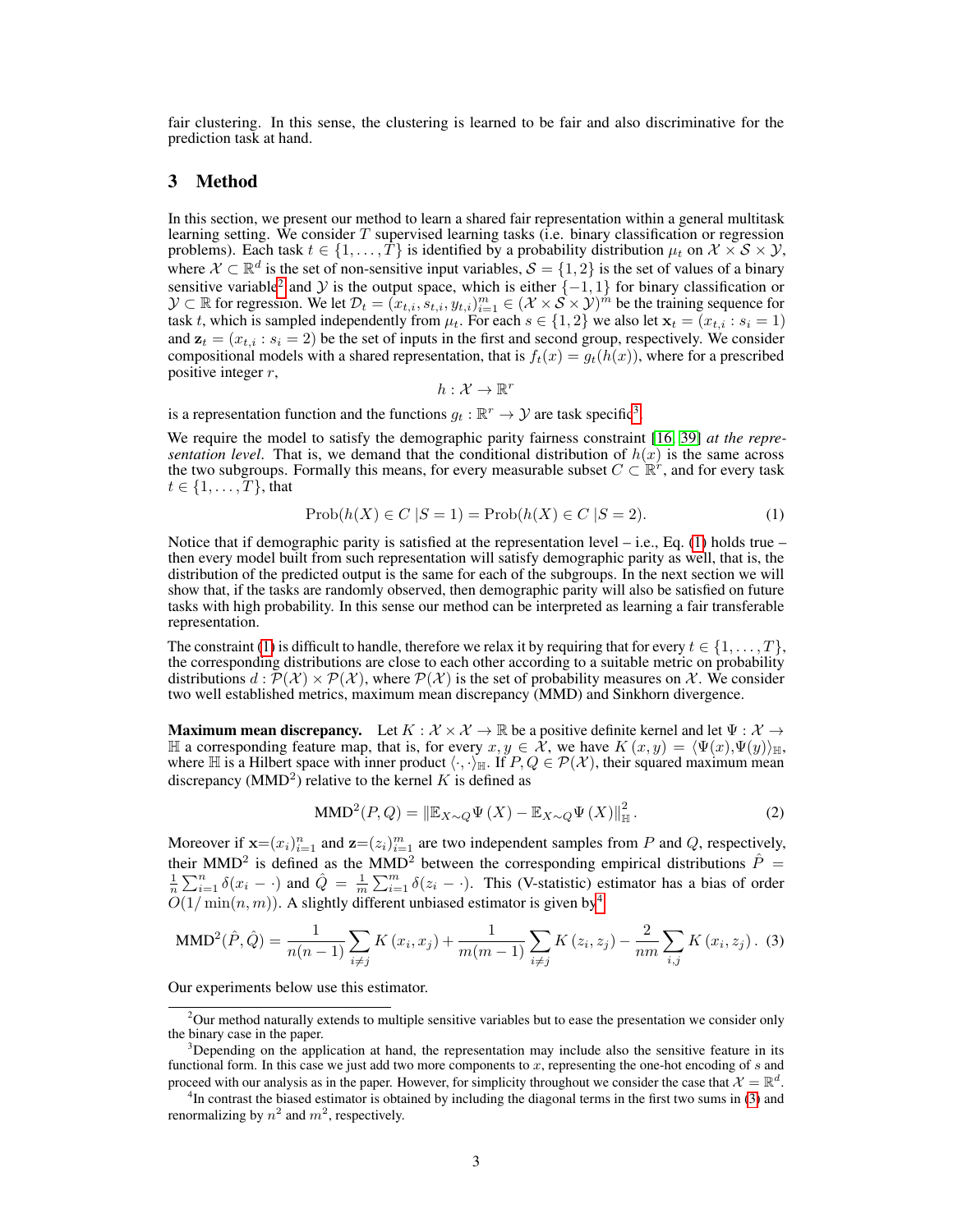**Sinkhorn divergence.** For any  $P, Q \in \mathcal{P}(\mathcal{X})$ , the Optimal Transport problem with entropic regularization is defined as [\[33\]](#page-9-16)

$$
\text{OT}_{\varepsilon}(P, Q) = \min_{\pi \in \Pi(P, Q)} \int_{\mathcal{X}^2} ||x - y||^2 \, d\pi(x, y) + \varepsilon \text{KL}(\pi | P \otimes Q), \qquad \varepsilon \ge 0 \tag{4}
$$

where  $KL(\pi|P \otimes Q)$  is the *Kullback-Leibler divergence* between the candidate transport plan  $\pi$  and the product distribution  $P \otimes Q$ , and  $\Pi(P,Q) = \{\pi \in P(\mathcal{X} \times \mathcal{X}) : \pi_1 = P, \pi_2 = Q\}$ , with  $\pi_1$ and  $\pi_2$  the marginals of  $\pi$ . The case  $\varepsilon = 0$  corresponds to the classic Optimal Transport problem introduced by Kantorovich [\[23\]](#page-9-17). Sinkhorn divergence is defined as

$$
\mathbf{S}_{\varepsilon}(P,Q) = \mathbf{O} \mathbf{T}_{\varepsilon}(P,Q) - \frac{1}{2} \mathbf{O} \mathbf{T}_{\varepsilon}(P,P) - \frac{1}{2} \mathbf{O} \mathbf{T}_{\varepsilon}(Q,Q)
$$
 (5)

and was shown in [\[15\]](#page-9-18) to be nonnegative, biconvex and to metrize the convergence in law under mild assumptions.

Below, for every  $\mathbf{x} \sim P^n$  and  $\mathbf{z} \sim Q^n$ , with some abuse of notation, we denote with  $d(\mathbf{x}, \mathbf{z})$  either the MMD<sup>2</sup> or Sinkhorn divergence estimator. Furthermore, we use the notation  $h(\mathbf{x}) = (h(x_i))_{i=1}^n$ and  $h(z) = (h(z_i))_{i=1}^n$ , so that  $d(h(x), h(z))$  is the MMD<sup>2</sup> or Sinkhorn divergence estimator of the transformed samples.

#### 3.1 Algorithm

Our method is based on regularized empirical risk minimization, in which the empirical risk is an average multitask objective combining a prediction error term and an unfairness term. Specifically, we consider the problem

$$
\min_{h \in \mathcal{H}, g_1, \dots, g_T \in \mathcal{G}} \quad \frac{1}{T} \sum_{t=1}^T \left\{ \sum_{i=1}^m \ell(y_{t,i}, g_t(h(x_{t,i})) + \gamma d\big(h(\mathbf{x}_t), h(\mathbf{z}_t)\big) \right\} \tag{6}
$$

where  $\ell(\cdot, \cdot)$  is a loss function, e.g. the squared loss or logistic, and  $\gamma$  is positive parameter trading off the desiderata of having small error and small unfairness.

The optimization in [\(6\)](#page-3-1) is over classes  $H$  and  $G$  of possible representations and task specific functions. In our empirical study below, we focus on 1-hidden layer networks models, that is we choose

<span id="page-3-4"></span><span id="page-3-2"></span><span id="page-3-1"></span>
$$
h(x) = \sigma(Wx) \tag{7}
$$

where W is an  $r \times d$  matrix of bounded Frobenious norm,  $\sigma : \mathbb{R} \to \mathbb{R}$  is an activation function (e.g., sigmoid) and  $g_t$  are linear functions, that is  $g_t(\cdot) = \langle v_t, \cdot \rangle$ , with  $v_t \in \mathbb{R}^r$  a vector of parameters of bounded euclidean norm. The corresponding version of  $(6)$ , written in an easier to optimize unconstrained way, is

$$
\min_{W,V} \quad \frac{1}{T} \sum_{t=1}^T \left\{ \sum_{i=1}^m \ell\big(y_{t,i}, \langle v_t, \sigma(Wx_{t,i})\rangle\big) + \gamma d(\sigma(W\mathbf{x}_t), \sigma(W\mathbf{z}_t)) \right\} + \lambda \big( \|W\|_F^2 + \|V\|_F^2 \big) \tag{8}
$$

where  $W \in \mathbb{R}^{d \times r}$ ,  $V = [v_1 \dots v_T] \in \mathbb{R}^{r \times T}$ ,  $\|\cdot\|_F$  is the Frobenius norm, and  $\lambda$  is a positive regularization parameter. We solve Problem [\(8\)](#page-3-2) by gradient descent. For the fairness measure, we optimize Sinkhorn divergence using automatic differentiation [\[17\]](#page-9-19), while for  $MMD<sup>2</sup>$  the computation is direct by the chain rule (assuming the kernel to be differentiable).

#### <span id="page-3-0"></span>4 Learning bounds for MMD

In this section we present learning bounds for the proposed method. We focus on fairness guarantees, since risk bounds are well established, see, e.g. [\[5,](#page-8-10) [28,](#page-9-20) [29\]](#page-9-21) and references therein. Particularly, bounds for 1-hidden layer networks of the form considered here, are presented in [\[29,](#page-9-21) Thm. 5].

We consider the setting of learning-to-learn [\[5\]](#page-8-10), in which the tasks are random realizations from a meta-distribution ρ over the set of possible tasks (also called the *environment* in the learning-tolearn literature). For our purpose it is enough to regard a task as a pair of distributions ( $P, Q$ )  $\in$  $P(X) \times P(X)$  associated to the two sensitive groups. For simplicity in our analysis we assume that we draw samples of equal size form each distribution.<sup>[5](#page-3-3)</sup>

<span id="page-3-3"></span> $5$ This assumption is made to simplify the presentation but is not a restriction to our analysis. In the general case our bound will be governed by the smallest sample size and have a similar flavour.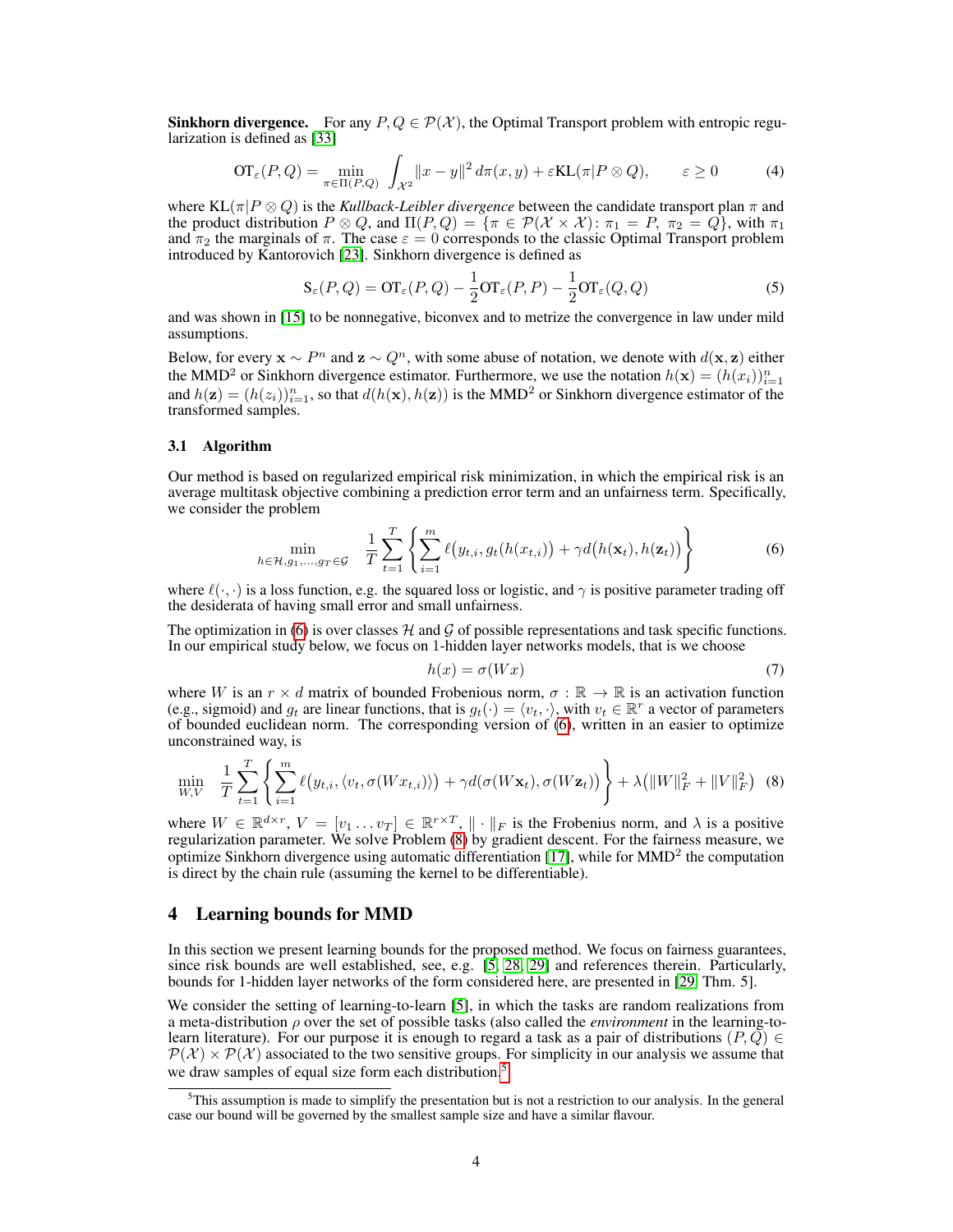Let  $h: \mathcal{X} \to \mathbb{R}^r$ . For any probability measure  $P \in \mathcal{P}(\mathcal{X})$ , the pushforward measure of P via h is the probability measure  $h_{\#}P \in \mathcal{P}(\mathbb{R}^r)$  defined for any Borel subset V or  $\mathbb{R}^r$  as  $(h_{\#}P)(V) =$  $P(h^{-1}(V))$ . Our goal is to bound the unfairness of the representation  $\bar{h}$  found by solving problem [\(8\)](#page-3-2) on a future random task in terms of the average empirical unfairness on the training tasks, that is

$$
\mathbb{E}_{(P,Q)\sim\rho}d(\bar{h}_{\sharp}P,\bar{h}_{\sharp}Q)\leq \frac{1}{T}\sum_{t=1}^Td(\bar{h}(\mathbf{x}_t),\bar{h}(\mathbf{z}_t))+\mathrm{Gap}(T,n,\delta).
$$

Notice the the l.h.s. in the above bound measures the average unfairness of the representation at the population level, that is using the true distributions of a task rather that their empirical counterpart. This is the quantity that we wish to be small in order for the demographic parity constraint  $(1)$  to be approximately satisfied. The bound holds with probability larger than  $1 - \delta$  in the draw of the training tasks and their samples, where  $\delta \in (0,1)$  is a small confidence parameter that increases the bound only logarithmically. Since the multitask empirical unfairness of the representation  $\bar{h}$  found by our method is expected to be small, if  $Gap(T, n, \delta)$  decreases in n and T then the bound guarantees that the unfairness of  $\bar{h}$  on future tasks will likely remain small.

Of course  $\bar{h}$  is not known in advance, so we bound the uniform deviation between expected and empirical multitask unfairness over the class of possible representations  $H$ . Our bound is expressed in terms of the Rademacher average of the set  $\mathcal{H}(\mathbf{X}, \mathbf{Z}) = \{(h(\mathbf{x}_1), h(\mathbf{z}_1), \dots, h(\mathbf{x}_t), h(\mathbf{z}_t)) : h \in$  $\mathcal{H} \} \subseteq \mathbb{R}^{2n rT}$ , which is defined as

$$
R(\mathcal{H}(\mathbf{X}, \mathbf{Z})) = \mathbb{E}_{\epsilon} \sup_{h \in \mathcal{H}} \sum_{t=1}^{T} \sum_{i=1}^{n} \sum_{k=1}^{r} \left\{ \epsilon_{t,i,k} h_k(x_{t,i}) + \epsilon'_{t,i,k} h_k(z_{t,i}) \right\}
$$
(9)

where  $\epsilon_{t,i,k}$  and  $\epsilon'_{t,i,k}$  are i.i.d. Rademacher random variables.

<span id="page-4-2"></span>**Theorem 1.** Let  $d$  be the unbiased MMD<sup>2</sup> estimator [\(3\)](#page-2-5). Let  $(P_1, Q_1), \ldots, (P_T, Q_T)$  be independently sampled from  $\rho$  and, for every  $t \in \{1,\ldots,T\}$ , let  $\mathbf{x}_t \sim P_t^n$  and  $\mathbf{z}_t \sim Q_t^n$ . Then it holds with *probability at least*  $1 - \delta$  *in the draw of the multi-sample*  $(\mathbf{X}, \mathbf{Z}) = (\mathbf{x}_t, \mathbf{z}_t)_{t=1}^T$ *, that* 

$$
\sup_{h\in\mathcal{H}}\left\{\mathbb{E}_{(P,Q)\sim\rho}d(h_{\sharp}P,h_{\sharp}Q)-\frac{1}{T}\sum_{t=1}^Td(h(\mathbf{x}_t),h(\mathbf{z}_t))\right\}\leq C_1\frac{L_d}{T}R(\mathcal{H}(\mathbf{X},\mathbf{Z}))+C_2\sqrt{\frac{\log 1/\delta}{T}}\tag{10}
$$

*where*  $L_d$  *is the Lipschitz constant of the mapping*  $(\mathbf{x}, \mathbf{z}) \mapsto d(\mathbf{x}, \mathbf{z})$  *w.r.t. the Euclidean norm and*  $C_1$ and  $C_2$  are small positive numerical constants.

**Proof sketch.** We add and subtract the term  $\mathbb{E}_{(P,Q)\sim\rho}\mathbb{E}_{(\mathbf{x},\mathbf{z})\sim(P\times Q)^n}d(h(\mathbf{x}),h(\mathbf{z}))$  inside the supre-mum in the l.h.s. of [\(10\)](#page-4-0) and decompose it as the sum of two terms,  $\sup_h A_h + \sup_h B_h$ , where  $\begin{pmatrix} 1 & \mathbf{D} & \mathbf{D} & \mathbf{D} & \mathbf{D} & \mathbf{D} & \mathbf{D} & \mathbf{D} & \mathbf{D} & \mathbf{D} & \mathbf{D} & \mathbf{D} & \mathbf{D} & \mathbf{D} & \mathbf{D} & \mathbf{D} & \mathbf{D} & \mathbf{D} & \mathbf{D} & \mathbf{D} & \mathbf{D} & \mathbf{D} & \mathbf{D} & \mathbf{D} & \mathbf{D} & \mathbf{D} & \mathbf{D} & \mathbf{D} & \mathbf{D} & \mathbf{D} & \mathbf{D} & \$ 

$$
A_h = \mathbb{E}_{(P,Q)\sim\rho} \mathbb{E}_{(\mathbf{x},\mathbf{z})\sim(P\times Q)^n} \left[ d(h_\#P, h_\#Q) - d(h(\mathbf{x}), h(\mathbf{z})) \right] \text{ and}
$$
  
\n
$$
B_h = \mathbb{E}_{(P,Q)\sim\rho} \mathbb{E}_{(\mathbf{x},\mathbf{z})\sim(P\times Q)^n} d(h(\mathbf{x}), h(\mathbf{z})) - \frac{1}{T} \sum_{t=1}^T d(h(\mathbf{x}_t), h(\mathbf{z}_t)).
$$

For a fixed h, the quantity  $A_h$  measures the average bias of the estimator over the draw of the distributions from the environment. For the MMD<sup>2</sup> estimator [\(3\)](#page-2-5) this term is zero. The term  $\sup_h B_h$ can be bounded with a uniform Rademacher bound, with leading term

<span id="page-4-1"></span><span id="page-4-0"></span>
$$
\frac{2}{T} \mathbb{E}_{\varepsilon} \sup_{h \in \mathcal{H}} \sum_{t=1}^{T} \epsilon_t d(h(\mathbf{x}_t), h(\mathbf{z}_t))
$$
\n(11)

plus the last term in the r.h.s. of [\(10\)](#page-4-0), where  $\epsilon_1, \ldots, \epsilon_T$  are i.i.d. Rademacher. We then appeal to [\[27,](#page-9-22) Ineq. (1)] to bound [\(11\)](#page-4-1) by  $L_d$  times the Rademacher average of the set  $\mathcal{H}(\mathbf{X}, \mathbf{Z})$ .

We note that the same proof of Theorem [1](#page-4-2) applies to the V-statistic  $MMD<sup>2</sup>$  estimator mentioned after equation [\(3\)](#page-2-5). In this case the bias term  $\tilde{A}$  is of order  $O(1/n)$ , whereas the Lipschitz constant remains the same – see the discussion in the appendix. On the other hand in order to extent Theorem [1](#page-4-2) to Sinkhorn divergence, we would need to find a formula for both the bias term and the Lipschitz constant of the empirical Sinkhorn divergence w.r.t. the euclidean norm.

In the case of linear representations composed with an activation function in Eq. [\(7\)](#page-3-4) and matrix  $W$ with bounded Frobenius norm (below for simplicity bounded by 1) the Rademacher average is of order  $L_{\sigma} \sqrt{rnT}$  where  $L_{\sigma}$  is the Lipschitz constant of the activation function.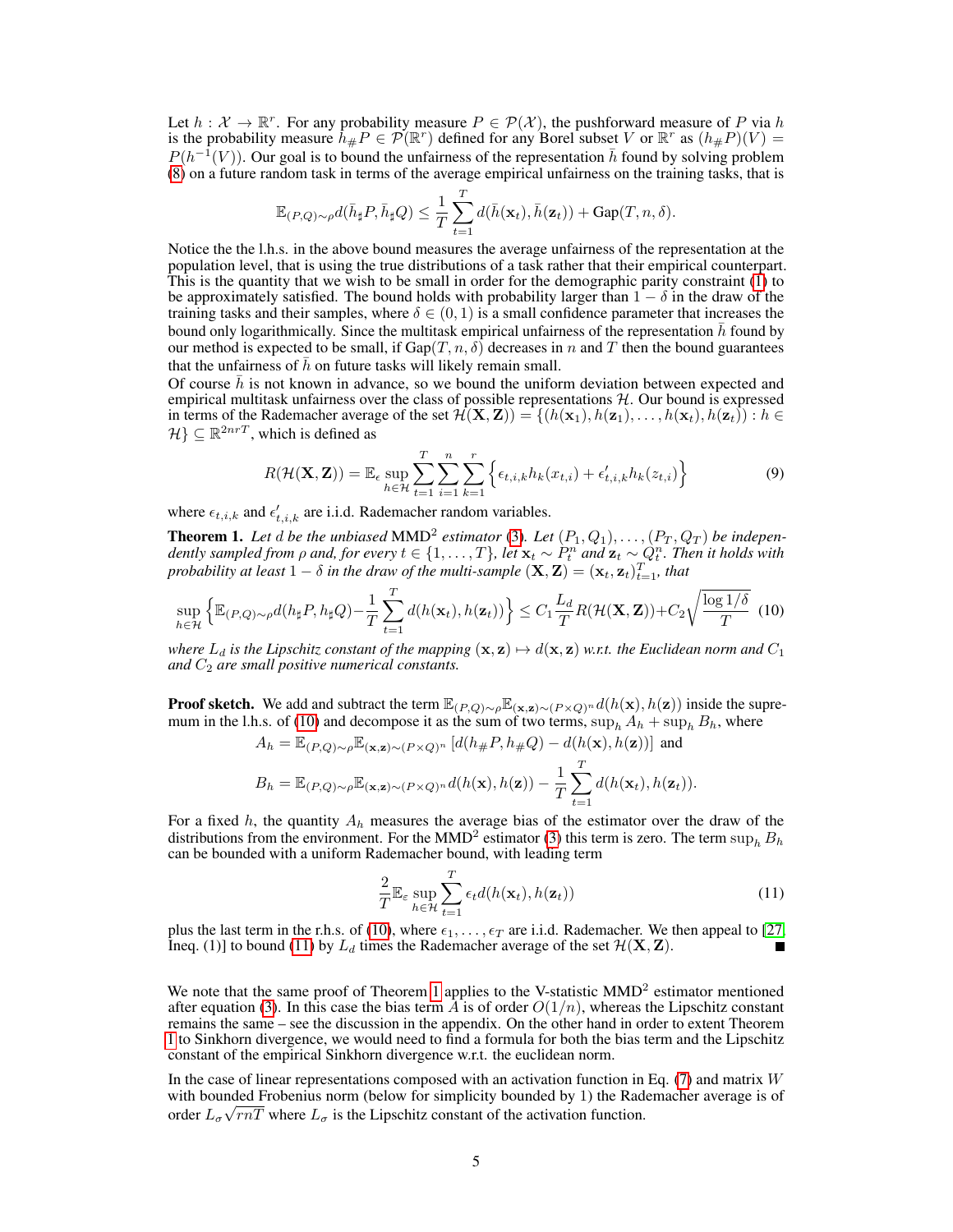Corollary 2. *Consider the class of representations* [\(7\)](#page-3-4)*, assume that the activation function is Lipschitz with constant*  $L_{\sigma}$  *and that the matrix* W *of parameters has Frobenius norm bounded by* 1. Assume *further that*  $||x|| \leq B$  *a.s. over the environment*  $\rho$ . Then under the same assumptions in Theorem [1](#page-4-2) it *holds that*

$$
\mathbb{E}_{(P,Q)\sim\rho}d(h_{\sharp}P,h_{\sharp}Q)-\frac{1}{T}\sum_{t=1}^Td(h(\mathbf{x}_t),h(\mathbf{z}_t))\leq C_1L_{\sigma}B\sqrt{\frac{r}{T}}+C_2\sqrt{\frac{\log 1/\delta}{T}}.
$$

The proof uses standard techniques for bounding the Rademacher average of linear function classes, see Proposition [5](#page--1-0) together with Lemma [4,](#page--1-1) bounding the Lipschitz constant of the MMD<sup>2</sup> estimator by  $O(1/\sqrt{n})$ . Both results can be found in the appendix. The above corollary tell us that if T is significantly greater than the size of the representation then the empirical MMD on the training tasks predicts well the MMD on a new task, on average. On the contrary if the representation is learned independently on any new task the generalization bound will be of order  $\sqrt{\frac{r}{n}}$  which may be much larger than the order of  $\sqrt{\frac{T}{T}}$  for our method, since in practical applications T may be much larger than  $n$ .

At last, now that we have bounded the MMD at the representation level, we discuss how we can then derive a bound on the fairness of at the output level.

**Lemma 3.** Let *h* be the representation learned by method [\(8\)](#page-3-2) and let with some abuse of notation  $\overline{P}, \overline{Q} \in \mathcal{P}(\mathbb{R}^r)$  *be the probability distributions associated to the two sensitive groups after the raw input is preprocessed with*  $\bar{h}$ *. Let the MMD distance at the representation level be measured w.r.t. kernel*  $\overline{K}: \mathbb{R}^r \times \mathbb{R}^r \to \mathbb{R}$  and the MMD on the output be measured w.r.t. kernel  $G: \mathbb{R} \times \mathbb{R} \to \mathbb{R}$ . *Then, for every*  $v \in \mathbb{R}^r$  *we have* 

$$
\text{MMD}_G(v_{\#}\bar{P}, v_{\#}\bar{Q}) \leq \sup_{\|g\|_G \leq 1} \|g(\langle v, \cdot \rangle)\|_K \text{MMD}_K(\bar{P}, \bar{Q}).
$$

This result shows that if we have a class of possible output weight vectors  $v$ , say a ball of radius 1, then provided  $\sup_{\|v\|\leq 1} \sup_{\|g\|_G\leq 1} \|g(\langle v, \cdot \rangle)\|_K$  is bounded, then the MMD at the representation level controls the unfairness of any regression or classification function used on top of this representation.

### <span id="page-5-0"></span>5 Empirical Study

In this section, we compare our proposal against different baselines and state-of-the-art techniques.

Setting. To study the performance of our method, we perform two sets of experiments, one in the linear setting and one in the non-linear setting. The first set of experiments (Table [1](#page-6-0) and Figure [1\)](#page-6-1) compares: a single layered feed-forward NN (FFNN) with linear activation and no fairness constraints (UNC), constraining the output of each task with [\[12\]](#page-8-3) (M [\[12\]](#page-8-3)), the fair shared representation methods presented in [\[26\]](#page-9-11) (M [\[26\]](#page-9-11)) and in [\[13\]](#page-8-9) (M [\[13\]](#page-8-9)) – both providing also the code – and the fair shared representation proposed in this work using three different constraints: Mean Matching  $M_{\text{AVG}}$  (i.e. MMD with linear kernel), Maximum Mean Discrepancy with Gaussian kernel  $M_{MMD}$ , and Sinkhorn Divergence  $M_{SNK}$ . In the second set of experiments (Table [2](#page-7-1) and Figure [2\)](#page-7-2), we report the equivalent results of Table [1](#page-6-0) and Figure [1](#page-6-1) when, in the representation layer, a sigmoidal non-linear activation functions is added. This new table represents the non-linear scenario.

We test each method either on the same tasks exploited during the training phase, or on novel tasks. Concerning the experiments on the same task setting, we train the model with all the tasks and then we measure results on an independent test set of the same tasks. In the case of novel task experiments, we train the model with all the tasks minus one (randomly selected). Then, we fix the representation and we use a subset of the data (70%) of the excluded task to train the last layer, maintaining fixed the representation layer. The remaining data (30%) of the novel task is used to measure error and fairness. We consider both the case where the sensitive feature is present, or not in the functional form of the model (i.e., the sensitive feature is known or not in the testing phase).

We validate the hyperparameters using a grid search with  $\lambda \in \{10^{-6.0}, 10^{-5.8}, \dots, 10^{+4.0}\}, \gamma \in$  $\{10^{-1.0}, 10^{-0.5}, \ldots, 10^{2}\}$ , and  $r \in \{2^{j}d \mid j = -4, -3, \ldots, 10\}$ , following the validation procedure in [\[12\]](#page-8-3). Firstly, the classical 10-fold CV error for each of the combination of the hyperparameters is computed. Then, we shortlist all the hyperparameters' combinations with error close to the best one (above 90% of the smallest error). From this list, we select the hyperparameters with the smallest fairness risk. Concerning the error (ERR) we used the percentage of misclassifications, and concerning the fairness measure of our model (DDP), we compute the absolute value of the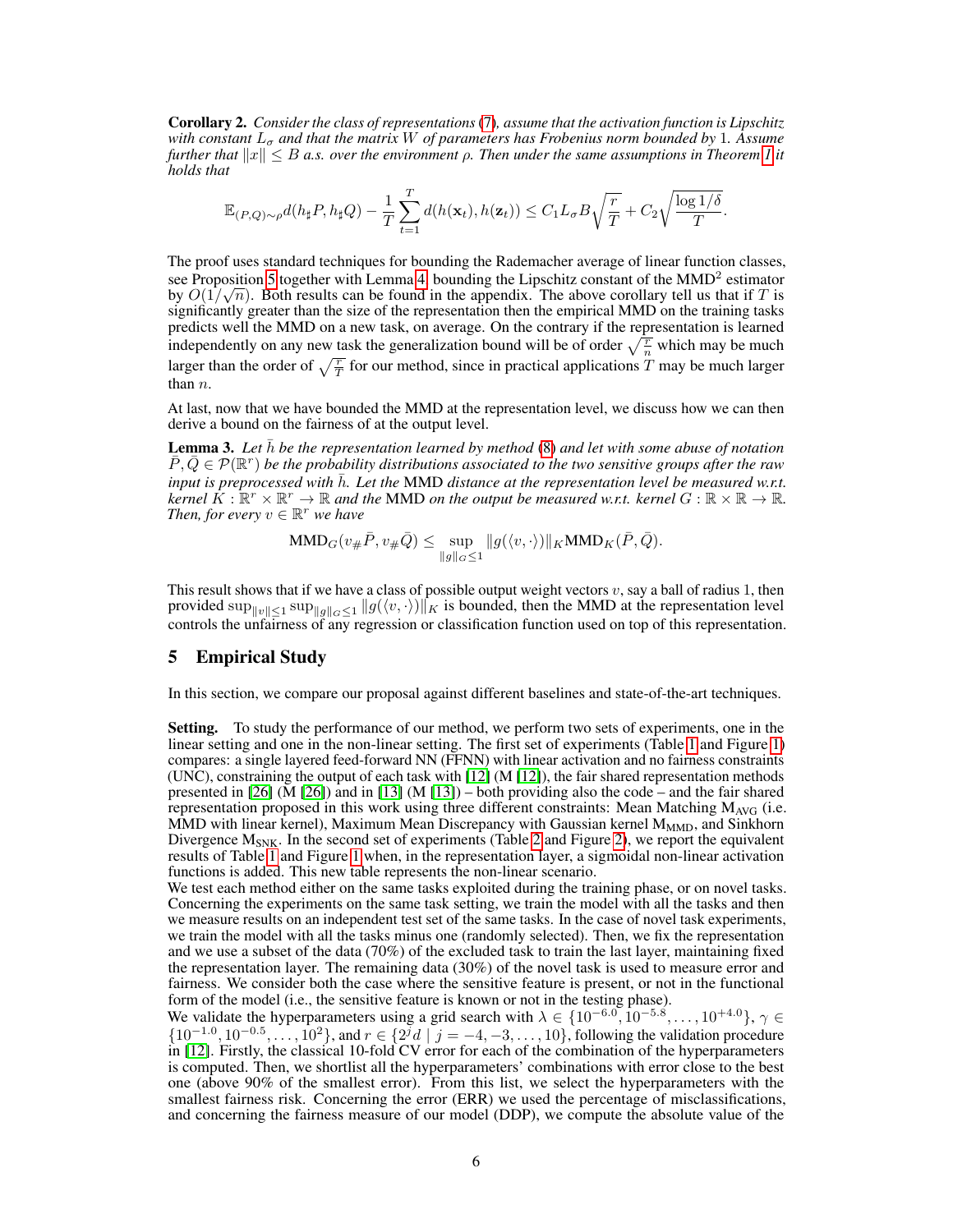<span id="page-6-0"></span>Table 1: Feed Forward Single Layered NN with Linear Activation Functions. Comparison of (UNC) no fairness constraints, (M [\[12\]](#page-8-3)) constraining the output fairness of each task with [\[12\]](#page-8-3), (M [\[26\]](#page-9-11)) the fair shared representation method in [\[26\]](#page-9-11), (M [\[13\]](#page-8-9)) the fair shared representation method in [\[13\]](#page-8-9), and the fair shared representation proposed in this work using different constraints (Mean Matching  $M_{AVG}$ , Maximum Mean Discrepancy  $M_{MMD}$ , and Sinkhorn Divergence  $M_{SNK}$ ).

|                                                           |      | <b>UNC</b>                                                                                                                                                                                                                                                                                                                                                                                                                                                                                                                                                                                 |            | M [12] |            | M [26]     |            | M [13] |            | $M_{AVG}$  |            | $M_{MMD}$  |                                                                                                                                                                                                                                                                                                                                                             | $M_{SNK}$  |                                                                                                                                                                                                                                                                                                                                     |
|-----------------------------------------------------------|------|--------------------------------------------------------------------------------------------------------------------------------------------------------------------------------------------------------------------------------------------------------------------------------------------------------------------------------------------------------------------------------------------------------------------------------------------------------------------------------------------------------------------------------------------------------------------------------------------|------------|--------|------------|------------|------------|--------|------------|------------|------------|------------|-------------------------------------------------------------------------------------------------------------------------------------------------------------------------------------------------------------------------------------------------------------------------------------------------------------------------------------------------------------|------------|-------------------------------------------------------------------------------------------------------------------------------------------------------------------------------------------------------------------------------------------------------------------------------------------------------------------------------------|
|                                                           | Data | <b>ERR</b>                                                                                                                                                                                                                                                                                                                                                                                                                                                                                                                                                                                 | <b>DDP</b> | ERR    | <b>DDP</b> | <b>ERR</b> | <b>DDP</b> | ERR    | <b>DDP</b> | <b>ERR</b> | <b>DDP</b> | <b>ERR</b> | <b>DDP</b>                                                                                                                                                                                                                                                                                                                                                  | <b>ERR</b> | <b>DDP</b>                                                                                                                                                                                                                                                                                                                          |
| Sensitive feature not in the functional form of the model |      |                                                                                                                                                                                                                                                                                                                                                                                                                                                                                                                                                                                            |            |        |            |            |            |        |            |            |            |            |                                                                                                                                                                                                                                                                                                                                                             |            |                                                                                                                                                                                                                                                                                                                                     |
|                                                           |      |                                                                                                                                                                                                                                                                                                                                                                                                                                                                                                                                                                                            |            |        |            |            |            |        |            |            |            |            | $SCH = 10.7^{\pm .02} \cdot 0.07^{\pm .003} \cdot 12.3^{\pm .8} \cdot 0.013^{\pm .001} \cdot 13.4^{\pm 1.0} \cdot 0.017^{\pm .002} \cdot 12.9^{\pm .8} \cdot 0.018^{\pm .002} \cdot 11.8^{\pm .8} \cdot 0.011^{\pm .001} \cdot 11.9^{\pm .7} \cdot 0.09^{\pm .02} \cdot 11.5^{\pm .7} \cdot 0.008^{\pm .001} \cdot 0.011^{\pm .001}$                        |            |                                                                                                                                                                                                                                                                                                                                     |
|                                                           |      |                                                                                                                                                                                                                                                                                                                                                                                                                                                                                                                                                                                            |            |        |            |            |            |        |            |            |            |            | <b>UNI</b> $13.7^{\pm .5}$ .070 <sup>±</sup> .003 $18.1^{\pm .0}$ .012 <sup>±</sup> .001 $21.2^{\pm .01}$ 21.2 <sup>± 0.04</sup> $26.2^{\pm 2}$ .02 <sup>±</sup> .004 $26.2^{\pm 2}$ .02 <sup>±</sup> .004 $15.0^{\pm .05}$ .010 <sup>± .001</sup> $14.3^{\pm .0}$ .009 <sup>± .001</sup> $15.4^{\pm .5}$ .008 <sup>± .001</sup>                            |            |                                                                                                                                                                                                                                                                                                                                     |
|                                                           |      |                                                                                                                                                                                                                                                                                                                                                                                                                                                                                                                                                                                            |            |        |            |            |            |        |            |            |            |            |                                                                                                                                                                                                                                                                                                                                                             |            |                                                                                                                                                                                                                                                                                                                                     |
|                                                           |      | $\frac{3}{24}$ MOV 15.1 <sup><math>\pm</math>.6</sup> .112 <sup><math>\pm</math>.008</sup> 17.1 <sup><math>\pm</math>.7</sup> .009 <sup><math>\pm</math>.001</sup> 19.2 <sup><math>\pm</math>00. 14<sup><math>\pm</math>.002</sup> 18.0<sup><math>\pm</math></sup>.8.0<sup>2</sup> .02<sup><math>\pm</math></sup>.03<sup>1</sup> .00<sup>2</sup> .00<sup>2</sup> 16.0<sup><math>\pm</math></sup>.00<sup>2</sup> .003<sup><math>\pm</math>.002</sup> .005<sup><math>\pm</math>.002</sup> .005<sup><math>\pm</math>.002</sup></sup><br>Sensitive feature in the functional form of the model |            |        |            |            |            |        |            |            |            |            |                                                                                                                                                                                                                                                                                                                                                             |            |                                                                                                                                                                                                                                                                                                                                     |
|                                                           |      |                                                                                                                                                                                                                                                                                                                                                                                                                                                                                                                                                                                            |            |        |            |            |            |        |            |            |            |            |                                                                                                                                                                                                                                                                                                                                                             |            | $SCH = 9.6^{\pm .04} \cdot 0.085^{\pm .004} \cdot 11.0^{\pm .9} \cdot 0.020^{\pm .011} \cdot 12.0^{\pm 1.0} \cdot 0.022^{\pm .002} \cdot 13.3^{\pm 1.0} \cdot 0.025^{\pm .021} \cdot 10.7^{\pm .5} \cdot 0.019^{\pm .001} \cdot 10.5^{\pm .6} \cdot 0.013^{\pm .002} \cdot 10.2^{\pm .5} \cdot 0.14^{\pm .002} \cdot 10.5^{\pm .0}$ |
|                                                           |      |                                                                                                                                                                                                                                                                                                                                                                                                                                                                                                                                                                                            |            |        |            |            |            |        |            |            |            |            | $\text{UNI} \quad 12.3^{\pm .7} \quad .077^{\pm .004} \quad 13.8^{\pm .8} \quad .017^{\pm .001} \quad 20.1^{\pm 1.2} \quad .029^{\pm .005} \quad 25.9^{\pm 2} \quad .032^{\pm .006} \quad 13.7^{\pm .8} \quad .017^{\pm .001} \quad 13.2^{\pm .7} \quad .013^{\pm .001} \quad 13.9^{\pm .9} \quad .017^{\pm .001} \quad .017^{\pm .001} \quad .017^{\pm$    |            |                                                                                                                                                                                                                                                                                                                                     |
|                                                           |      |                                                                                                                                                                                                                                                                                                                                                                                                                                                                                                                                                                                            |            |        |            |            |            |        |            |            |            |            | $\text{MOV } 13.0^{\pm .5}$ , $123^{\pm .007}$ , $15.7^{\pm .7}$ , $010^{\pm .01}$ , $18.9^{\pm 0.7}$ , $017^{\pm .004}$ , $17.1^{\pm .9}$ , $015^{\pm .021}$ , $15.2^{\pm .7}$ , $011^{\pm .001}$ , $15.1^{\pm .6}$ , $0.09^{\pm .001}$ , $14.3^{\pm .8}$ , $008^{\pm .002}$                                                                               |            |                                                                                                                                                                                                                                                                                                                                     |
| Sensitive feature not in the functional form of the model |      |                                                                                                                                                                                                                                                                                                                                                                                                                                                                                                                                                                                            |            |        |            |            |            |        |            |            |            |            |                                                                                                                                                                                                                                                                                                                                                             |            |                                                                                                                                                                                                                                                                                                                                     |
|                                                           |      |                                                                                                                                                                                                                                                                                                                                                                                                                                                                                                                                                                                            |            |        |            |            |            |        |            |            |            |            |                                                                                                                                                                                                                                                                                                                                                             |            | $SCH~~13.8^{\pm .5}~~.088^{\pm .003}~~15.6^{\pm 0.8}~~.032^{\pm .002}~~16.4^{\pm 1.1}~~.044^{\pm .004}~~17.2^{\pm 1}~~.041^{\pm .004}~~14.8^{\pm .7}~~.022^{\pm .011}~~14.9^{\pm .8}~~.020^{\pm .020}~~14.8^{\pm .6}~~.017^{\pm .001}~~.011^{\pm .002}~~.011^{\pm .003}~~.011^{\pm .004}~~.011^{\$                                  |
|                                                           |      |                                                                                                                                                                                                                                                                                                                                                                                                                                                                                                                                                                                            |            |        |            |            |            |        |            |            |            |            | $15.6^{\pm .6} \cdot .075^{\pm .003} \cdot 16.2^{\pm .09} \cdot .021^{\pm .002} \cdot 22.0^{\pm 1.5} \cdot .029^{\pm .004} \cdot 27.3^{\pm 1} \cdot .033^{\pm .005} \cdot 17.0^{\pm .7} \cdot .015^{\pm .001} \cdot 16.5^{\pm .7} \cdot .011^{\pm .001} \cdot 16.0^{\pm .6} \cdot .009^{\pm .002} \cdot 16.0^{\pm .003} \cdot 16.0^{\pm .004} \$            |            |                                                                                                                                                                                                                                                                                                                                     |
|                                                           |      |                                                                                                                                                                                                                                                                                                                                                                                                                                                                                                                                                                                            |            |        |            |            |            |        |            |            |            |            | ${\bf MOV}~18.2^{\pm .8}~.128^{\pm .007}~19.2^{\pm 0.9}~.025^{\pm .002}~21.2^{\pm 1.4}~.031^{\pm .0.04}~20.1^{\pm 1.}~.030^{\pm .003}~20.3^{\pm 1.}~.104^{\pm .001}~20.9^{\pm .0}~.016^{\pm .001}~18.9^{\pm .8}~.011^{\pm .001}~.016^{\pm .001}~.016^{\pm .002}~.017^{\pm .003}~$                                                                           |            |                                                                                                                                                                                                                                                                                                                                     |
|                                                           |      | Sensitive feature in the functional form of the model                                                                                                                                                                                                                                                                                                                                                                                                                                                                                                                                      |            |        |            |            |            |        |            |            |            |            |                                                                                                                                                                                                                                                                                                                                                             |            |                                                                                                                                                                                                                                                                                                                                     |
|                                                           |      |                                                                                                                                                                                                                                                                                                                                                                                                                                                                                                                                                                                            |            |        |            |            |            |        |            |            |            |            | $SCH$ $12.7^{\pm .5}$ $.096^{\pm .005}$ $14.7^{\pm 0.9}$ $.038^{\pm .002}$ $18.0^{\pm 1.1}$ $.042^{\pm .003}$ $17.9^{\pm .9}$ $.056^{\pm .003}$ $13.8^{\pm .8}$ $.030^{\pm .002}$ $13.5^{\pm .8}$ $.024^{\pm .002}$ $13.1^{\pm .7}$ $.018^{\pm .002}$                                                                                                       |            |                                                                                                                                                                                                                                                                                                                                     |
|                                                           |      |                                                                                                                                                                                                                                                                                                                                                                                                                                                                                                                                                                                            |            |        |            |            |            |        |            |            |            |            | $\text{UNI} \quad 14.2^{\pm}.7 \quad .082^{\pm}.001 \quad 15.9^{\pm 0.7}, \quad 029^{\pm}.02 \quad 19.2^{\pm 1.0}, \quad 035^{\pm}.005 \quad 25.9^{\pm 1.0}, \quad 038^{\pm}.006 \quad 15.6^{\pm}.6 \quad .022^{\pm}.001 \quad 15.1^{\pm}.6 \quad .017^{\pm}.001 \quad 15.0^{\pm}.6 \quad .017^{\pm}.001 \quad 15.0^{\pm}.6 \quad .017^{\pm}.001 \quad 15.$ |            |                                                                                                                                                                                                                                                                                                                                     |
|                                                           |      |                                                                                                                                                                                                                                                                                                                                                                                                                                                                                                                                                                                            |            |        |            |            |            |        |            |            |            |            | ${\bf MOV} \; \; 16.1^{\pm .9} \; \; .139^{\pm .011} \; \; 20.1^{\pm 0.7} \; \; .038^{\pm .002} \; \; 20.1^{\pm 1.1} \; \; .037^{\pm .003} \; \; 19.9^{\pm 1.03} \; \; .038^{\pm .004} \; \; 18.2^{\pm .8} \; \; .027^{\pm .001} \; \; 18.0^{\pm .7} \; \; .018^{\pm .020} \; \; 18.1^{\pm .8} \; \; .02$                                                   |            |                                                                                                                                                                                                                                                                                                                                     |

<span id="page-6-1"></span>

Figure 1: Graphical representation of the results in Table [1](#page-6-0) for new tasks when the sensitive feature is not included in the functional form of the model.

difference of demographic parity as  $\frac{1}{|\mathcal{Y}|} \sum_{y \in \mathcal{Y}} |\mathcal{P}(f(x(,s)) = y|s = 1) - \mathcal{P}(f(x(,s)) = y|s = 2)|$ , since in our datasets the output space is finite. For all the experiments, we report performance over 30 repetitions with standard deviation.

Datasets. In our comparisons we used three datasets. The first one is the School dataset [\[18\]](#page-9-23) (SCH) – by the Inner London Education Authority (ILEA) – with examination records of 15362 students from 139 secondary schools in years 1985 – 1987. The goal is to predict exam scores for students in one school, based on eight inputs. Four inputs (year of the exam, gender, VR band, and ethnic group) are student-dependent, and four others (percentage of students eligible for free school meals, percentage of students in VR band one, school gender – mixed or single-gender – and school denomination) are school-dependent. The categorical variables were one-hot encoded, making a total of 22 inputs.We scaled each covariate and output to have zero mean and unit variance. The second dataset we propose has been collected at the University of Genoa<sup>[6](#page-6-2)</sup> (UNI). This dataset is a proprietary and highly sensitive dataset containing all the data about the past and present students enrolled at the UNIV. In this study we take into consideration students who enrolled in the academic year 2017-2018. The dataset contains 5000 instances with 35 attributes each (both numeric and categorical) about ethnicity, gender, financial status, and previous school experience. The tasks are to predict the grades of the 10 exams of the first semester. Finally, the third dataset is Movielens [\[20\]](#page-9-24) (MOV) – specifically Movielens 100k (ml100k) – which consists of ratings (1 to 5) provided by 943 users for a set of 1682 movies, with 100,000 ratings available. The tasks are to predict the preference of a user over the movies. Additional features for each movie, such as the year of release or its genre, are provided. In all datasets, the sensitive attribute is the gender.

<span id="page-6-2"></span><sup>&</sup>lt;sup>6</sup>The data and the research are related to the project DROP@UNIGE of the University of Genoa.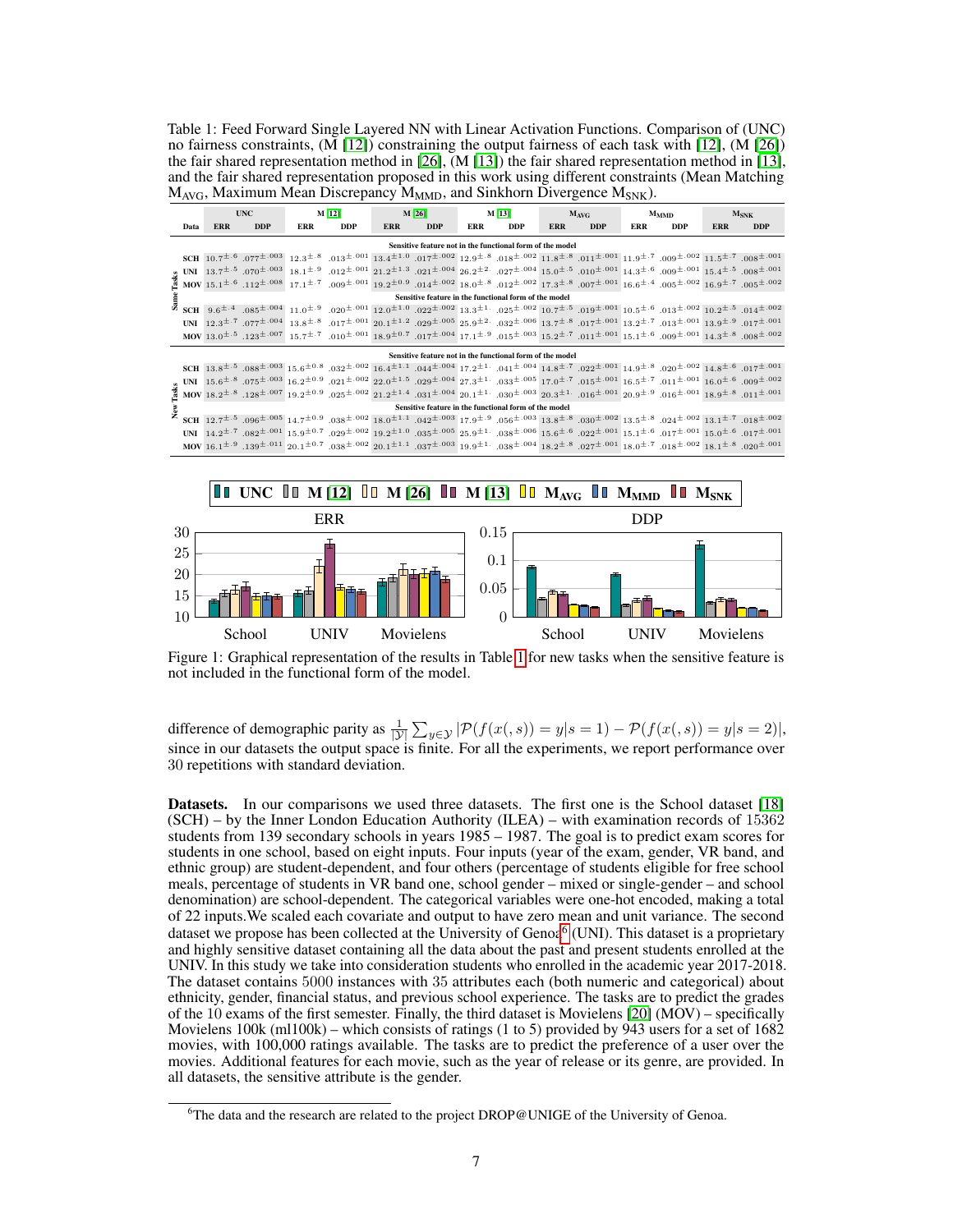<span id="page-7-1"></span>Table 2: Feed Forward Single Layered NN with Sigmoidal Activation Functions. Comparison of (UNC) no fairness constraints, (M [\[12\]](#page-8-3)) constraining the output fairness of each task with [\[12\]](#page-8-3), (M [\[26\]](#page-9-11)) the fair shared representation method in [\[26\]](#page-9-11), (M [\[13\]](#page-8-9)) the fair shared representation method in [\[13\]](#page-8-9), and the fair shared representation proposed in this work using different constraints (Mean Matching  $M_{AVG}$ , Maximum Mean Discrepancy  $M_{MMD}$ , and Sinkhorn Divergence  $M_{SNK}$ ).

|                                                           |                                                       | <b>UNC</b>                                                                                                                                                                                                                                                                                                                                                         |            | M [12]     |            | M [26] |         | M[13]      |            | $M_{AVG}$  |            | $M_{MMD}$  |                                                                                                                                                                                                                                                                                                                                                                                                                                                                                                                                                                                                                                                                                             | $M_{SNK}$  |            |
|-----------------------------------------------------------|-------------------------------------------------------|--------------------------------------------------------------------------------------------------------------------------------------------------------------------------------------------------------------------------------------------------------------------------------------------------------------------------------------------------------------------|------------|------------|------------|--------|---------|------------|------------|------------|------------|------------|---------------------------------------------------------------------------------------------------------------------------------------------------------------------------------------------------------------------------------------------------------------------------------------------------------------------------------------------------------------------------------------------------------------------------------------------------------------------------------------------------------------------------------------------------------------------------------------------------------------------------------------------------------------------------------------------|------------|------------|
|                                                           | Data                                                  | <b>ERR</b>                                                                                                                                                                                                                                                                                                                                                         | <b>DDP</b> | <b>ERR</b> | <b>DDP</b> |        | ERR DDP | <b>ERR</b> | <b>DDP</b> | <b>ERR</b> | <b>DDP</b> | <b>ERR</b> | <b>DDP</b>                                                                                                                                                                                                                                                                                                                                                                                                                                                                                                                                                                                                                                                                                  | <b>ERR</b> | <b>DDP</b> |
| Sensitive feature not in the functional form of the model |                                                       |                                                                                                                                                                                                                                                                                                                                                                    |            |            |            |        |         |            |            |            |            |            |                                                                                                                                                                                                                                                                                                                                                                                                                                                                                                                                                                                                                                                                                             |            |            |
|                                                           |                                                       |                                                                                                                                                                                                                                                                                                                                                                    |            |            |            |        |         |            |            |            |            |            | SCH 6.8 <sup>±.8</sup> .068 <sup>±.001</sup> 3.9 <sup>±.6</sup> .007 <sup>±.001</sup> 3.9 <sup>±.6</sup> .016 <sup>±.001</sup> 9.9 <sup>±.4</sup> .016 <sup>±.001</sup> 0.04 <sup>±.001</sup> 0.9 <sup>±</sup> . <sup>001</sup> $z$ .5 <sup>±.5</sup> .007 <sup>±.003</sup> 7.1 <sup>±.5</sup> .006 <sup>±.003</sup>                                                                                                                                                                                                                                                                                                                                                                        |            |            |
|                                                           |                                                       |                                                                                                                                                                                                                                                                                                                                                                    |            |            |            |        |         |            |            |            |            |            | <b>g</b> UNI $8.9^{\pm .7}$ $1.51^{\pm .003}$ $10.9^{\pm .06}$ $0.91^{\pm .016}$ $11.1^{\pm .6}$ $0.99^{\pm .006}$ $12.4^{\pm .6}$ $10.4^{\pm .6}$ $10.7^{\pm .007}$ $10.4^{\pm .6}$ $0.02^{\pm .005}$ $0.02^{\pm .007}$ $10.0^{\pm .005}$ $0.074^{\pm .005}$                                                                                                                                                                                                                                                                                                                                                                                                                               |            |            |
|                                                           |                                                       |                                                                                                                                                                                                                                                                                                                                                                    |            |            |            |        |         |            |            |            |            |            | <b>MOV</b> 7.7 <sup><math>\pm</math></sup> 8.91 <sup><math>\pm</math></sup> 0.00 <sup><math>\pm</math></sup> 9.00 <sup><math>\pm</math></sup> 0.00 <sup><math>\pm</math></sup> 1.00 <sup><math>\pm</math></sup> 0.01 <sup><math>\pm</math></sup> 0.01 <sup><math>\pm</math></sup> 0.00 <sup><math>\pm</math></sup> 0.00 <sup><math>\pm</math></sup> 0.00 <sup><math>\pm</math></sup> 0.00 <sup><math>\pm</math></sup> 0.00 <sup><math>\pm</math></sup> 0.00 <sup><math>\pm</math></sup> 0.00 <sup><math>\pm</math></sup> 0.00 <sup><math>\pm</math></sup> 0.00 <sup><math>\pm</math></sup> 0.00 <sup><math>\pm</math></sup> 0.00 <sup><math>\pm</math></sup> 0.00 <sup><math>\</math></sup> |            |            |
|                                                           |                                                       | Sensitive feature in the functional form of the model<br><b>SCH</b> 6.6 <sup>±,6</sup> .073 <sup>±,004</sup> 9.4 <sup>±,8</sup> .021 <sup>±,001</sup> 9.2 <sup>±,5</sup> .021 <sup>±,003</sup> 8.9 <sup>±,4</sup> .019 <sup>±,002</sup> 7.2 <sup>±,4</sup> .015 <sup>±,001</sup> 7.3 <sup>±,4</sup> .011 <sup>±,003</sup> 7.1 <sup>±,6</sup> .009 <sup>±,001</sup> |            |            |            |        |         |            |            |            |            |            |                                                                                                                                                                                                                                                                                                                                                                                                                                                                                                                                                                                                                                                                                             |            |            |
| s.                                                        |                                                       |                                                                                                                                                                                                                                                                                                                                                                    |            |            |            |        |         |            |            |            |            |            |                                                                                                                                                                                                                                                                                                                                                                                                                                                                                                                                                                                                                                                                                             |            |            |
|                                                           |                                                       |                                                                                                                                                                                                                                                                                                                                                                    |            |            |            |        |         |            |            |            |            |            | $\textbf{UNI} \quad 8.8^{\pm .7} \text{ .197}^{\pm .004} \text{ .9.2}^{\pm .04} \text{ .120}^{\pm .011} \text{ .011} \text{ .10.7}^{\pm .4} \text{ .154}^{\pm .014} \text{ .10.3}^{\pm .4} \text{ .161}^{\pm .013} \text{ .9.5}^{\pm .2} \text{ .155}^{\pm .010} \text{ .013}^{\pm .011} \text{ .014}^{\pm .010} \text{ .117}^{\pm .010} \text{ .01$                                                                                                                                                                                                                                                                                                                                        |            |            |
|                                                           |                                                       |                                                                                                                                                                                                                                                                                                                                                                    |            |            |            |        |         |            |            |            |            |            | ${\bf MOV} \ 7.6^{\pm .7} \  \, .101^{\pm .007} \  \, 8.1^{\pm .3} \  \, .009^{\pm .001} \  \, 7.0^{\pm .2} \  \, .07^{\pm .01} \  \, 7.3^{\pm .2} \  \, .008^{\pm .001} \  \, 7.7^{\pm .3} \  \, .008^{\pm .001} \  \, 7.5^{\pm .3} \  \, .005^{\pm .001} \  \, 7.5^{\pm .7} \  \, .004^{\pm .002} \  \, .004^{\$                                                                                                                                                                                                                                                                                                                                                                          |            |            |
| Sensitive feature not in the functional form of the model |                                                       |                                                                                                                                                                                                                                                                                                                                                                    |            |            |            |        |         |            |            |            |            |            |                                                                                                                                                                                                                                                                                                                                                                                                                                                                                                                                                                                                                                                                                             |            |            |
|                                                           |                                                       |                                                                                                                                                                                                                                                                                                                                                                    |            |            |            |        |         |            |            |            |            |            | SCH $7.7^{\pm.8}$ $.088^{\pm.003}$ $13.5^{\pm.3}$ $.026^{\pm.001}$ $12.9^{\pm.5}$ $.023^{\pm.001}$ $13.4^{\pm.4}$ $.032^{\pm.002}$ $.9.9^{\pm.4}$ $.018^{\pm.001}$ $10.1^{\pm.5}$ $.017^{\pm.002}$ $10.2^{\pm.5}$ $.017^{\pm.003}$                                                                                                                                                                                                                                                                                                                                                                                                                                                          |            |            |
|                                                           |                                                       |                                                                                                                                                                                                                                                                                                                                                                    |            |            |            |        |         |            |            |            |            |            | $\bullet \text{ UNI } 9.1^{\pm .8} \cdot .175^{\pm .003} \cdot 12.1^{\pm .7} \cdot .142^{\pm .007} \cdot 12.9^{\pm .8} \cdot .160^{\pm .011} \cdot 11.0^{\pm .6} \cdot .101^{\pm .003} \cdot 11.7^{\pm .6} \cdot .136^{\pm .007} \cdot 11.9^{\pm .6} \cdot .126^{\pm .009} \cdot 11.6^{\pm .6} \cdot .101^{\pm .009} \cdot 11.6^{\pm .009} \cdot 11.6^{\pm .$                                                                                                                                                                                                                                                                                                                               |            |            |
| ľask                                                      |                                                       |                                                                                                                                                                                                                                                                                                                                                                    |            |            |            |        |         |            |            |            |            |            | $1.41 \pm 0.001$ $7.9 \pm 0.01$ $9.8 \pm 0.01$ $1.1.4 \pm 0.01$ $1.1.4 \pm 0.01$ $1.1.4 \pm 0.02$ $1.1.5 \pm 0.03$ $1.1.5 \pm 0.03$ $1.0.3 \pm 0.01$ $1.0.1 \pm 0.01$ $1.0.1 \pm 0.01$ $9.8 \pm 0.01$ $9.8 \pm 0.01$ $9.8 \pm 0.01$                                                                                                                                                                                                                                                                                                                                                                                                                                                         |            |            |
|                                                           | Sensitive feature in the functional form of the model |                                                                                                                                                                                                                                                                                                                                                                    |            |            |            |        |         |            |            |            |            |            |                                                                                                                                                                                                                                                                                                                                                                                                                                                                                                                                                                                                                                                                                             |            |            |
| z                                                         |                                                       |                                                                                                                                                                                                                                                                                                                                                                    |            |            |            |        |         |            |            |            |            |            | $SCH$ 7.6 <sup>±.5</sup> .096 <sup>±.005</sup> 12.1 <sup>±.4</sup> .032 <sup>±.001</sup> 11.9 <sup>±.4</sup> .034 <sup>±.002</sup> 11.5 <sup>±.5</sup> .025 <sup>±.001</sup> 9.2 <sup>±.4</sup> .024 <sup>±.001</sup> 9.0 <sup>±.4</sup> .018 <sup>±.002</sup> 8.8 <sup>±.5</sup> .016 <sup>±.002</sup>                                                                                                                                                                                                                                                                                                                                                                                     |            |            |
|                                                           |                                                       |                                                                                                                                                                                                                                                                                                                                                                    |            |            |            |        |         |            |            |            |            |            | UNI $8.9^{\pm .6}$ . $212^{\pm .001}$ $11.9^{\pm .7}$ . $241^{\pm .014}$ $10.3^{\pm .4}$ . $191^{\pm .009}$ $11.1^{\pm .6}$ . $221^{\pm .012}$ $10.8^{\pm .4}$ . $200^{\pm .011}$ $10.8^{\pm .5}$ . $162^{\pm .010}$ $10.8^{\pm .4}$ . $135^{\pm .010}$                                                                                                                                                                                                                                                                                                                                                                                                                                     |            |            |
|                                                           |                                                       |                                                                                                                                                                                                                                                                                                                                                                    |            |            |            |        |         |            |            |            |            |            | $10007.8^{\pm.7}$ . $139^{\pm.011}$ 9.9 <sup><math>\pm</math>.5</sup> .022 <sup><math>\pm</math>.001</sup> 10.2 <sup><math>\pm</math>.7</sup> .028 <sup><math>\pm</math>.003</sup> 10.1 <sup><math>\pm</math>.6</sup> .024 <sup><math>\pm</math>.003</sup> 9.2 <sup><math>\pm</math>.4</sup> .020 <sup><math>\pm</math>.001</sup> 9.3 <sup><math>\pm</math>.4</sup> .018 <sup><math>\pm</math>.003</sup> 9.9 <sup><math>\pm</math>.5</sup> .019 <sup><math>\pm</math>.002</sup>                                                                                                                                                                                                             |            |            |
|                                                           |                                                       |                                                                                                                                                                                                                                                                                                                                                                    |            |            |            |        |         |            |            |            |            |            |                                                                                                                                                                                                                                                                                                                                                                                                                                                                                                                                                                                                                                                                                             |            |            |

<span id="page-7-2"></span>

Figure 2: Graphical representation of the results in Table [2](#page-7-1) for new tasks when the sensitive feature is not included in the functional form of the model.

Discussion. Our experimental results offer several interesting aspects and comparisons. Unsurprisingly, the lowest error (ERR) is reached using the unconstrained method (UNC), where we obtain very unfair models, i.e., with high DDP among all the datasets (UNC can be considered as gold standard for minimum error). Concerning the constrained methods, it is possible to note how – in general – learning a fair shared representation slightly increases the final error but brings a large decrease of the unfairness. In particular, we observe that this benefit is maintained also by tackling new and unseen (during the training of the shared representation) tasks. The same analysis of the results applies to both having and not having the sensitive feature in the functional form of the model. Comparing our methodology with other state-of-the-art techniques, we note how our proposals  $(M_{AVG}, M_{MMD})$ , and  $M_{SNK}$ ), in all the settings, obtain better or comparable performance. In fact, our methods are able to maintain a larger accuracy and simultaneously a smaller fairness risk. In particular,  $M_{MMD}$  and  $M_{SNK}$ seem to produce better models than  $M_{AVG}$ , and all three perform better than state-of-the-art methods.

#### <span id="page-7-0"></span>6 Conclusion

We have presented a method to learn a fair shared representation among different tasks in a MTL setting. Our method provides good generalization performance both in accuracy and fairness over novel and unseen tasks. We studied the learning ability of our method and we analyzed the performance over several experimental scenarios. The obtained results corroborate our theoretical findings and proved that our approach overcomes common benchmark algorithms and current state-of-the-art methods. Our next step will be to study (explicit) fair representation learning in the context of deep neural networks, with particular attention to the interpretability and transparency of the learned representation.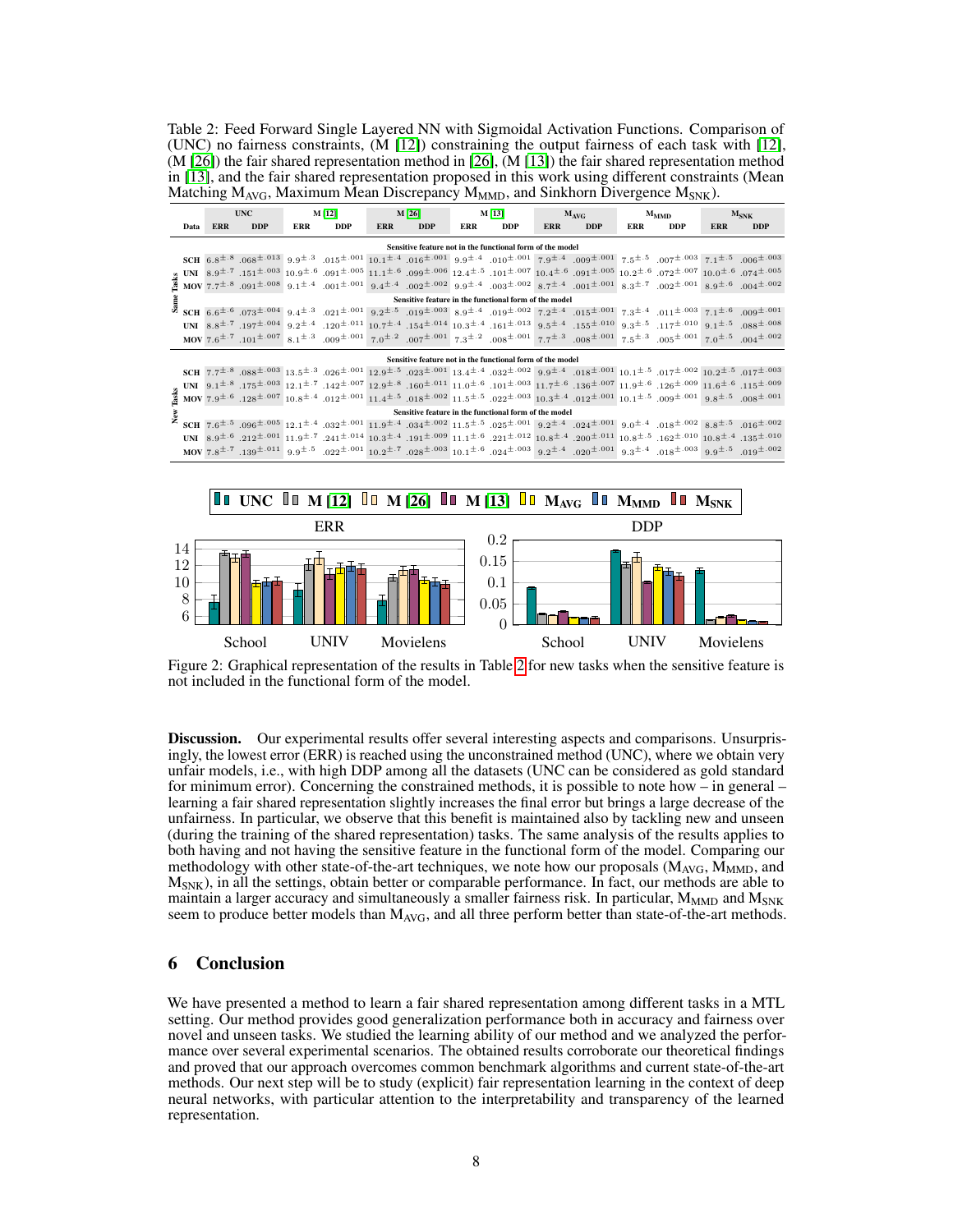#### Broader impact

Algorithmic fairness has a potential high social importance. The goal is to make safer the application of automatic agents as decision makers in our society. We think that learning a fair representation can be a practical way to pursue the goal of generating unbiased machine learning. A fair machine learning is needed in our society, especially after several discoveries of unfair biases in the current standard machine learning models. With less biased and more fair machine learning models, we can increase the trust of people in automatic agents – and we can also spread awareness of the possible issue of bias in machine learning models among colleagues in our research community. We have the possibility to enhance the benefits that using machine learning can provide to society and we need to avoid translating the negative human biases to the learned models.

We are aware that statistical measures of fairness (such as statistical parity or equal opportunity) cannot be considered as the unique definitions for bias. In fact, many others have been presented, exploring areas like – for example – causality. Indeed, we know that the choice of a definition of fairness for the task at hand has to be carefully understood by the user (i.e., a human) and not selected by an automatic agent. In this sense, it is well known that different definitions of fairness are even in contrast one each other. Consequently, enforcing one definition, we are simultaneously forcing other definitions to be violated. The choice of the right definition is fundamental but it is out of the scope of our proposal, and requires a careful human-in-the-loop approach.

#### Acknowledgments and Disclosure of Funding

This work was supported by AWS Amazon Research Awards and SAP SE.

#### References

- <span id="page-8-2"></span>[1] A. Agarwal, A. Beygelzimer, M. Dudik, J. Langford, and H. Wallach. A reductions approach to fair classification. In International Conference on Machine Learning, 2018.
- [2] L. Ambrosio, N. Gigli, and G. Savaré. Gradient flows: in metric spaces and in the space of probability measures. Springer Science & Business Media, 2008.
- <span id="page-8-0"></span>[3] S. Barocas and A. D. Selbst. Big data's disparate impact. California Law Review, 104:671, 2016.
- [4] Peter L Bartlett and Shahar Mendelson. Rademacher and gaussian complexities: Risk bounds and structural results. Journal of Machine Learning Research, 3(Nov):463–482, 2002.
- <span id="page-8-10"></span>[5] J. Baxter. A model of inductive bias learning. Journal of Artificial Intelligence Research, 12(149-198):3, 2000.
- <span id="page-8-8"></span>[6] A. Beutel, J. Chen, Z. Zhao, and E. H. Chi. Data decisions and theoretical implications when adversarially learning fair representations. arXiv preprint arXiv:1707.00075, 2017.
- <span id="page-8-1"></span>[7] J. Buolamwini and T. Gebru. Gender shades: Intersectional accuracy disparities in commercial gender classification. In Conference on Fairness, Accountability and Transparency, 2018.
- <span id="page-8-6"></span>[8] T. Calders, F. Kamiran, and M. Pechenizkiy. Building classifiers with independency constraints. In IEEE international conference on Data mining, 2009.
- <span id="page-8-4"></span>[9] F. Calmon, D. Wei, B. Vinzamuri, K. N. Ramamurthy, and K. R. Varshney. Optimized pre-processing for discrimination prevention. In Advances in Neural Information Processing Systems, 2017.
- <span id="page-8-7"></span>[10] M. Cuturi. Sinkhorn distances: lightspeed computation of optimal transport. In Neural Information Processing Systems, 2013.
- <span id="page-8-5"></span>[11] J. Donahue, Y. Jia, O. Vinyals, J. Hoffman, N. Zhang, E. Tzeng, and T. Darrell. Decaf: A deep convolutional activation feature for generic visual recognition. In International conference on machine learning, 2014.
- <span id="page-8-3"></span>[12] M. Donini, L. Oneto, S. Ben-David, J. S. Shawe-Taylor, and M. Pontil. Empirical risk minimization under fairness constraints. In Advances in Neural Information Processing Systems, 2018.
- <span id="page-8-9"></span>[13] H. Edwards and A. Storkey. Censoring representations with an adversary. In International Conference on Learning Representations, 2016.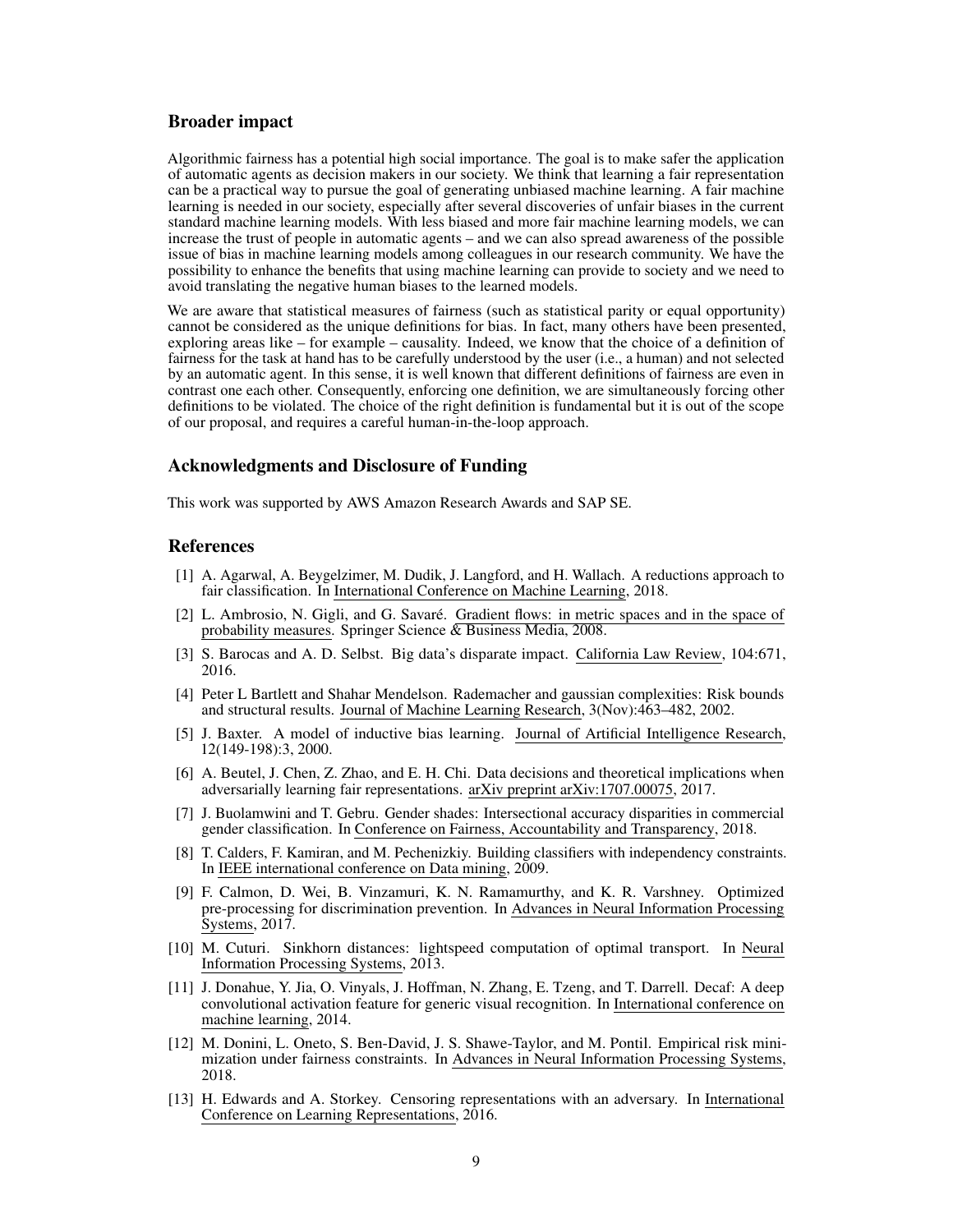- <span id="page-9-1"></span>[14] M. Feldman, S. A. Friedler, J. Moeller, C. Scheidegger, and S. Venkatasubramanian. Certifying and removing disparate impact. In ACM SIGKDD International Conference on Knowledge Discovery and Data Mining, 2015.
- <span id="page-9-18"></span>[15] Jean Feydy, Thibault Séjourné, François-Xavier Vialard, Shun-Ichi Amari, Alain Trouvé, and Gabriel Peyré. Interpolating between optimal transport and mmd using sinkhorn divergences. International Conference on Artificial Intelligence and Statistics (AIStats), 2019.
- <span id="page-9-15"></span>[16] P. Gajane and M. Pechenizkiy. On formalizing fairness in prediction with machine learning. arXiv preprint arXiv:1710.03184, 2017.
- <span id="page-9-19"></span>[17] Aude Genevay, Lénaic Chizat, Francis Bach, Marco Cuturi, and Gabriel Peyré. Sample complexity of sinkhorn divergences. International Conference on Artificial Intelligence and Statistics (AIStats), 2018.
- <span id="page-9-23"></span>[18] H. Goldstein. Multilevel modelling of survey data. Journal of the Royal Statistical Society. Series D (The Statistician), 40(2):235–244, 1991.
- <span id="page-9-2"></span>[19] M. Hardt, E. Price, and N. Srebro. Equality of opportunity in supervised learning. In Advances in neural information processing systems, 2016.
- <span id="page-9-24"></span>[20] F. M. Harper and J. A. Konstan. The movielens datasets: History and context. Acm transactions on interactive intelligent systems (tiis), 5(4):19, 2016.
- <span id="page-9-9"></span>[21] F. Johansson, U. Shalit, and D. Sontag. Learning representations for counterfactual inference. In International conference on machine learning, 2016.
- <span id="page-9-5"></span>[22] T. Kamishima, S. Akaho, H. Asoh, and J. Sakuma. Fairness-aware classifier with prejudice remover regularizer. In Joint European Conference on Machine Learning and Knowledge Discovery in Databases, 2012.
- <span id="page-9-17"></span>[23] L Kantorovich. On the transfer of masses (in russian). Doklady Akademii Nauk USSR, 1942.
- <span id="page-9-4"></span>[24] C. Lan and J. Huan. Discriminatory transfer. arXiv preprint arXiv:1707.00780, 2017.
- <span id="page-9-10"></span>[25] C. Louizos, K. Swersky, Y. Li, M. Welling, and R. Zemel. The variational fair autoencoder. arXiv preprint arXiv:1511.00830, 2015.
- <span id="page-9-11"></span>[26] D. Madras, E. Creager, T. Pitassi, and R. Zemel. Learning adversarially fair and transferable representations. In International Conference on Machine Learning, 2018.
- <span id="page-9-22"></span>[27] A. Maurer. A vector-contraction inequality for rademacher complexities. In International Conference on Algorithmic Learning Theory, pages 3–17, 2016.
- <span id="page-9-20"></span>[28] A. Maurer and M. Pontil. Excess risk bounds for multitask learning with trace norm regularization. In Conference on Learning Theory, 2013.
- <span id="page-9-21"></span>[29] A. Maurer, M. Pontil, and B. Romera-Paredes. The benefit of multitask representation learning. Journal of Machine Learning Research, 17(1):2853–2884, 2016.
- <span id="page-9-12"></span>[30] D. McNamara, C. S. Ong, and R. C. Williamson. Provably fair representations. arXiv preprint arXiv:1710.04394, 2017.
- <span id="page-9-13"></span>[31] D. McNamara, C. Soon Ong, and B. Williamson. Costs and benefits of fair representation learning. In AAAI Conference on Artificial Intelligence, Ethics and Society, 2019.
- <span id="page-9-6"></span>[32] L. Oneto, M. Donini, and M. Pontil. General fair empirical risk minimization. arXiv preprint arXiv:1901.10080, 2019.
- <span id="page-9-16"></span>[33] Gabriel Peyré and Marco Cuturi. Computational optimal transport. Foundations and Trends (R) in Machine Learning, 11(5-6):355–607, 2019.
- <span id="page-9-3"></span>[34] G. Pleiss, M. Raghavan, F. Wu, J. Kleinberg, and K. Q. Weinberger. On fairness and calibration. In Advances in Neural Information Processing Systems, 2017.
- <span id="page-9-7"></span>[35] N. Quadrianto and V. Sharmanska. Recycling privileged learning and distribution matching for fairness. In Advances in Neural Information Processing Systems, pages 677–688, 2017.
- <span id="page-9-14"></span>[36] J. Quionero-Candela, M. Sugiyama, A. Schwaighofer, and N. D. Lawrence. Dataset shift in machine learning. The MIT Press, 2009.
- <span id="page-9-0"></span>[37] I. Deborah Raji and J. Buolamwini. Actionable auditing: Investigating the impact of publicly naming biased performance results of commercial ai products. In AAAI/ACM Conference on AI Ethics and Society, 2019.
- <span id="page-9-8"></span>[38] I. O. Tolstikhin, B. K. Sriperumbudur, and B. Schölkopf. Minimax estimation of maximum mean discrepancy with radial kernels. In Advances in Neural Information Processing Systems, 2016.